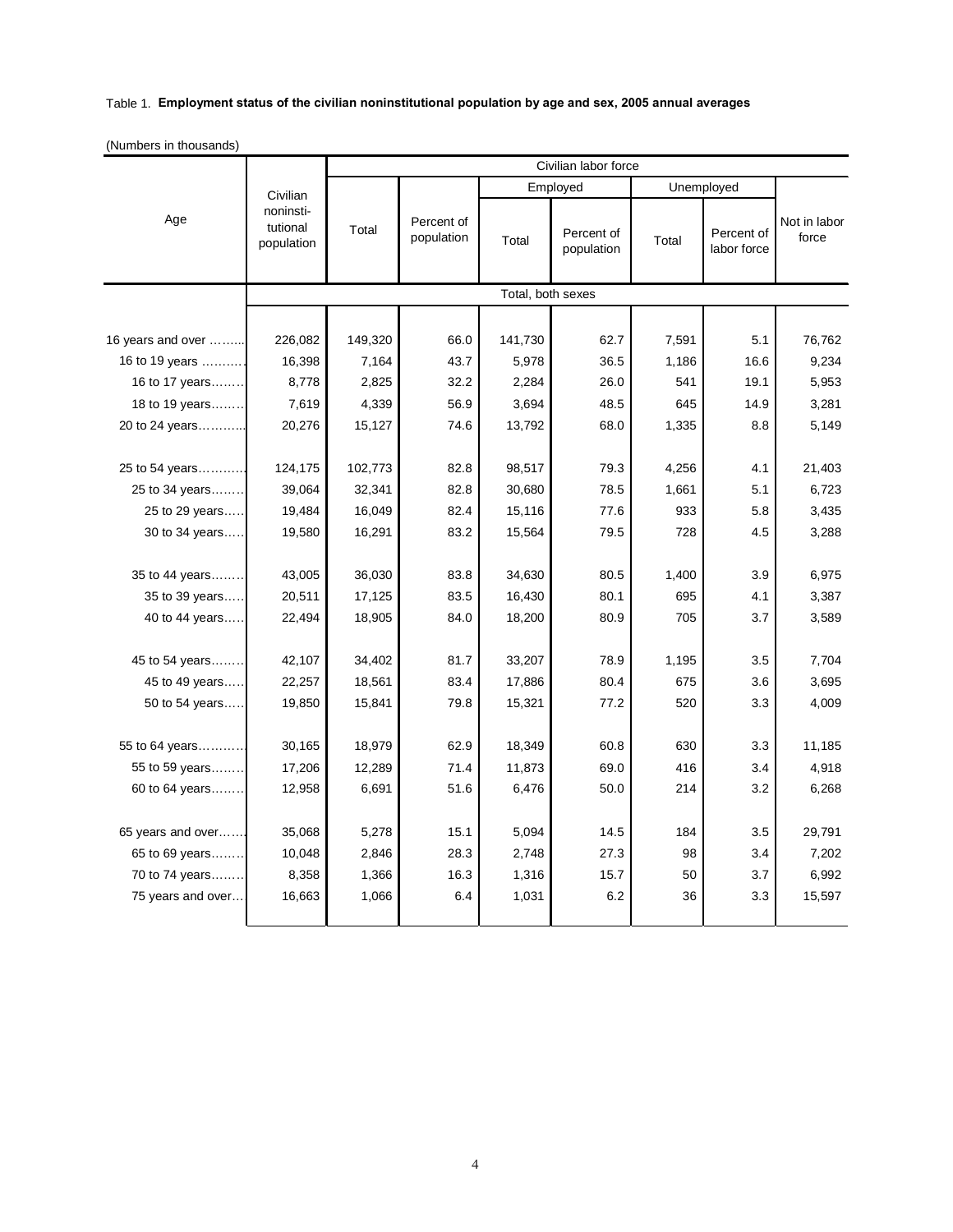## Table 1. **Employment status of the civilian noninstitutional population by age and sex, 2005 annual averages —Continued**

(Numbers in thousands)

|                   |                                                 | Civilian labor force |                          |          |                          |            |                           |                       |  |
|-------------------|-------------------------------------------------|----------------------|--------------------------|----------|--------------------------|------------|---------------------------|-----------------------|--|
|                   | Civilian<br>noninsti-<br>tutional<br>population |                      |                          | Employed |                          | Unemployed |                           |                       |  |
| Age               |                                                 | Total                | Percent of<br>population | Total    | Percent of<br>population | Total      | Percent of<br>labor force | Not in labor<br>force |  |
|                   |                                                 | Women                |                          |          |                          |            |                           |                       |  |
|                   |                                                 |                      |                          |          |                          |            |                           |                       |  |
| 16 years and over | 116,931                                         | 69,288               | 59.3                     | 65,757   | 56.2                     | 3,531      | 5.1                       | 47,643                |  |
| 16 to 19 years    | 8,081                                           | 3,574                | 44.2                     | 3,055    | 37.8                     | 519        | 14.5                      | 4,507                 |  |
| 16 to 17 years    | 4,297                                           | 1,457                | 33.9                     | 1,217    | 28.3                     | 240        | 16.5                      | 2,840                 |  |
| 18 to 19 years    | 3,784                                           | 2,117                | 55.9                     | 1,838    | 48.6                     | 278        | 13.1                      | 1,667                 |  |
| 20 to 24 years    | 10,095                                          | 7,073                | 70.1                     | 6,513    | 64.5                     | 560        | 7.9                       | 3,022                 |  |
|                   |                                                 |                      |                          |          |                          |            |                           |                       |  |
| 25 to 54 years    | 62,967                                          | 47,387               | 75.3                     | 45,315   | 72.0                     | 2,072      | 4.4                       | 15,580                |  |
| 25 to 34 years    | 19,618                                          | 14,503               | 73.9                     | 13,687   | 69.8                     | 817        | 5.6                       | 5,115                 |  |
| 25 to 29 years    | 9,740                                           | 7,206                | 74.0                     | 6,753    | 69.3                     | 453        | 6.3                       | 2,534                 |  |
| 30 to 34 years    | 9,878                                           | 7,297                | 73.9                     | 6,933    | 70.2                     | 364        | 5.0                       | 2,581                 |  |
|                   |                                                 |                      |                          |          |                          |            |                           |                       |  |
| 35 to 44 years    | 21,828                                          | 16,535               | 75.8                     | 15,850   | 72.6                     | 685        | 4.1                       | 5,293                 |  |
| 35 to 39 years    | 10,387                                          | 7,750                | 74.6                     | 7,420    | 71.4                     | 330        | 4.3                       | 2,637                 |  |
| 40 to 44 years    | 11,441                                          | 8,784                | 76.8                     | 8,430    | 73.7                     | 354        | 4.0                       | 2,656                 |  |
|                   |                                                 |                      |                          |          |                          |            |                           |                       |  |
| 45 to 54 years    | 21,521                                          | 16,349               | 76.0                     | 15,779   | 73.3                     | 571        | 3.5                       | 5,172                 |  |
| 45 to 49 years    | 11,345                                          | 8,815                | 77.7                     | 8,486    | 74.8                     | 328        | 3.7                       | 2,530                 |  |
| 50 to 54 years    | 10,177                                          | 7,535                | 74.0                     | 7,292    | 71.7                     | 243        | 3.2                       | 2,642                 |  |
|                   |                                                 |                      |                          |          |                          |            |                           |                       |  |
| 55 to 64 years    | 15,663                                          | 8,934                | 57.0                     | 8,635    | 55.1                     | 299        | 3.3                       | 6,728                 |  |
| 55 to 59 years    | 8,886                                           | 5,831                | 65.6                     | 5,634    | 63.4                     | 197        | 3.4                       | 3,055                 |  |
| 60 to 64 years    | 6,777                                           | 3,104                | 45.8                     | 3,001    | 44.3                     | 102        | 3.3                       | 3,673                 |  |
|                   |                                                 |                      |                          |          |                          |            |                           |                       |  |
| 65 years and over | 20,125                                          | 2,319                | 11.5                     | 2,238    | 11.1                     | 82         | 3.5                       | 17,806                |  |
| 65 to 69 years    | 5,370                                           | 1,275                | 23.7                     | 1,228    | 22.9                     | 46         | 3.6                       | 4,095                 |  |
| 70 to 74 years    | 4,613                                           | 591                  | 12.8                     | 568      | 12.3                     | 23         | 3.9                       | 4,022                 |  |
| 75 years and over | 10,142                                          | 454                  | 4.5                      | 441      | 4.4                      | 12         | 2.8                       | 9,688                 |  |
|                   |                                                 |                      |                          |          |                          |            |                           |                       |  |
|                   |                                                 |                      |                          |          |                          |            |                           |                       |  |